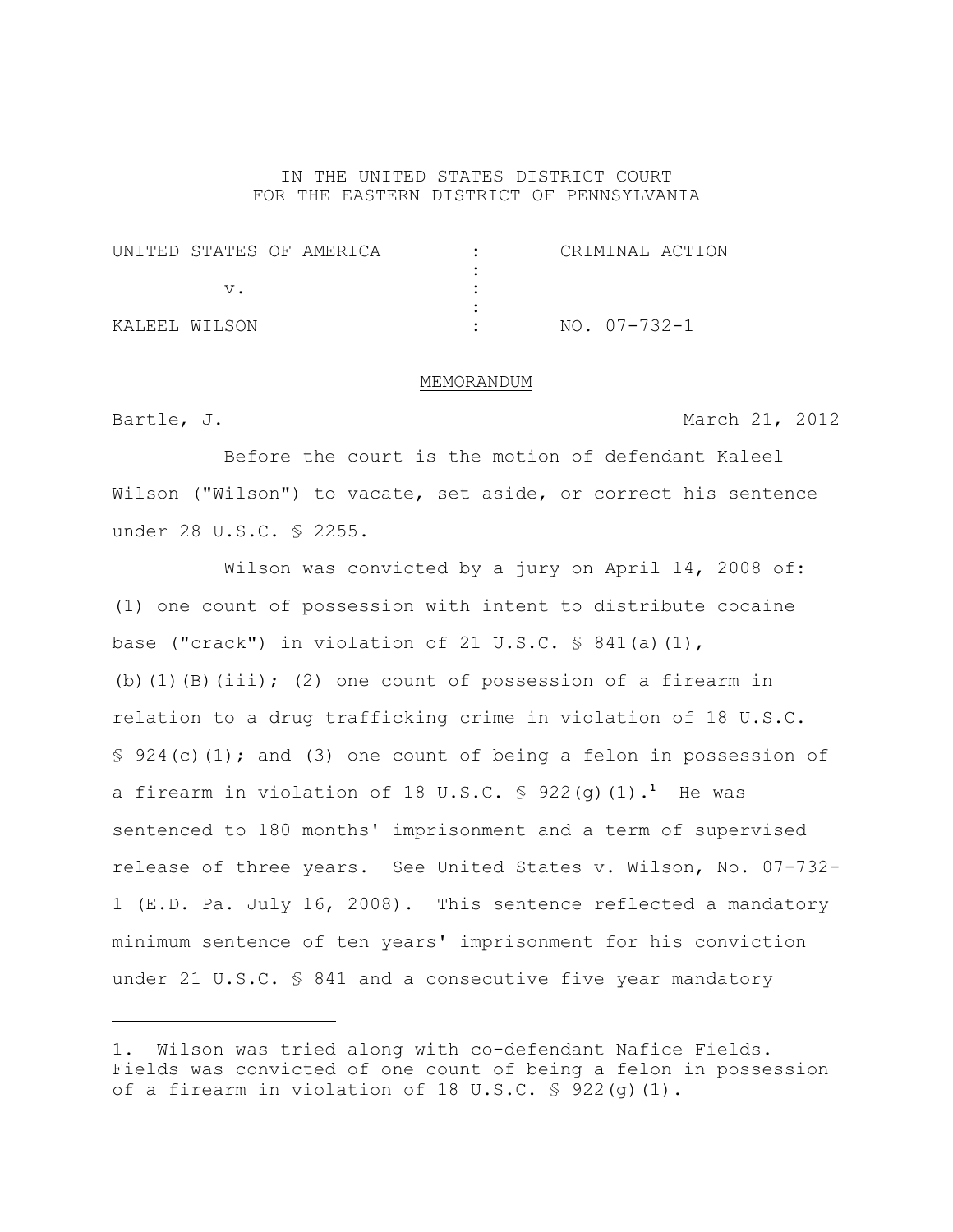minimum sentence for possession of a firearm in relation to a drug trafficking crime under 18 U.S.C. § 924(c). His conviction was affirmed on appeal. See United States v. Wilson, 347 F. App'x 778 (3d Cir. 2009), cert. denied, 131 S. Ct. 633 (2010).

Wilson subsequently filed a pro se § 2255 petition in which he alleges a deprivation of his Sixth Amendment right to effective assistance of counsel as a result of various errors made at the trial and on appeal. Wilson requests that we vacate his conviction and order a new trial. The court appointed counsel and held an evidentiary hearing regarding one of his allegations.

I.

The underlying facts, in the light most favorable to the government, are as follows. On the evening of July 5, 2007, an individual named Desmond Davis ("Davis") came to the Philadelphia Police Southwest Detectives Division to report that Wilson and his co-defendant Nafice Fields ("Fields") were driving around his neighborhood in a white minivan and were threatening to kill him. Davis also asserted that Fields and Wilson possessed weapons and narcotics inside the van.

As a result of this information, police officers Jared Netzer ("Netzer") and Ryan Murphy ("Murphy") drove to the area of 53rd Street and Woodland Avenue and stopped a white minivan. Inside were Wilson, Fields, and a third individual named Baba Tunkara ("Tunkara"). Wilson was driving the vehicle, and Tunkara was in the front passenger seat. Fields was seated in the back

 $-2-$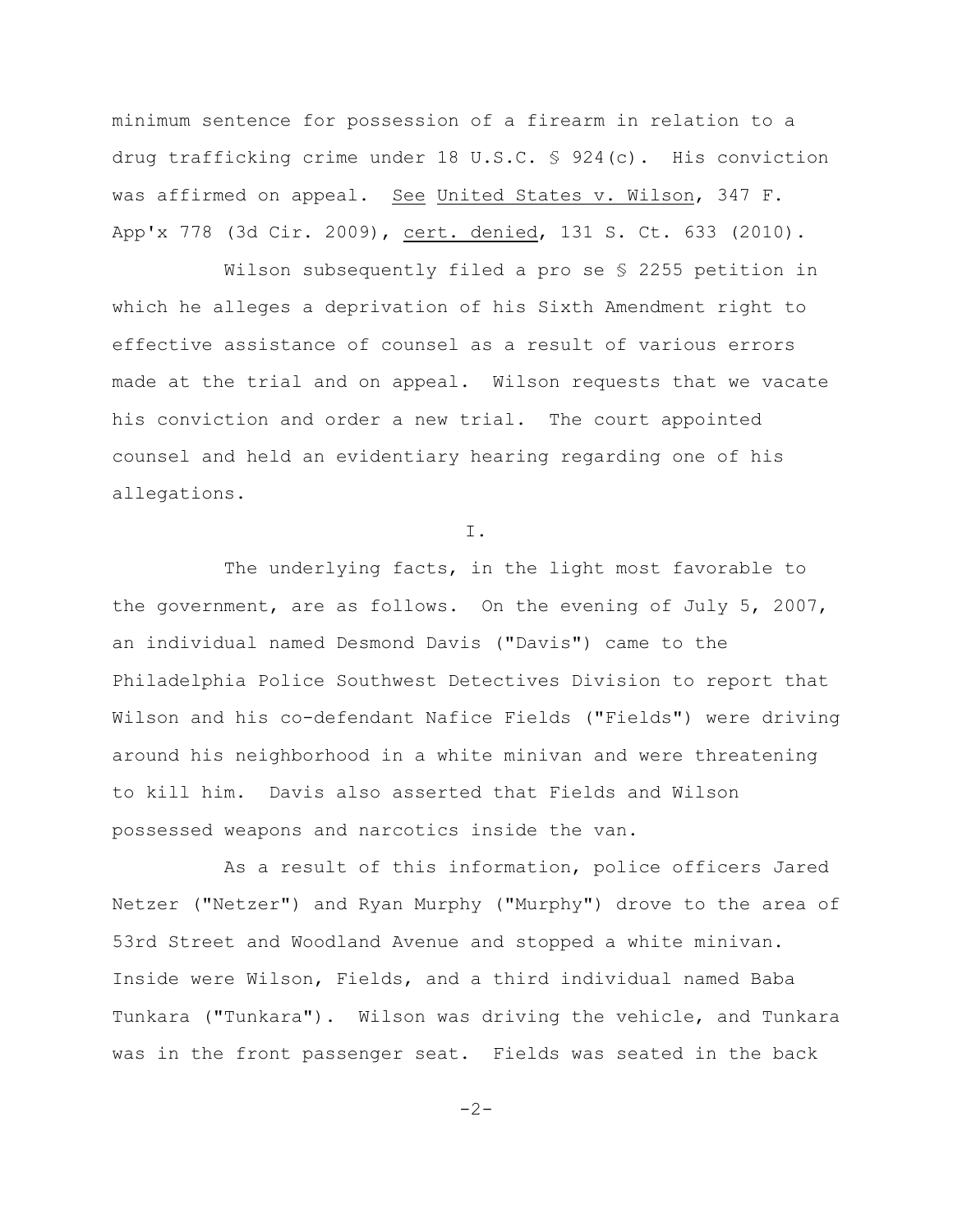third row of the van. Officer Murphy discovered a handgun in Tunkara's left pocket. Officer Netzer then removed \$1,388 from Wilson. In addition, the officers discovered 115 packets of narcotics in the visor above the driver's seat.

At the trial of Wilson and Fields, the government called nine witness including Davis, who testified that he had seen Wilson selling narcotics from the white van on the day in question. Tunkara also testified that, while in the van, he witnessed Wilson reaching above the driver's side visor and handing items to people in return for money. According to **<sup>2</sup>** Tunkara, the gun found in his pocket belonged to Wilson and Wilson had handed him the gun shortly before police stopped the van. No fingerprint analysis of the gun was performed.

Hildebert Prawl was also a witness at trial. He was the Hertz Corporation manager at the Philadelphia International Airport where Wilson rented the white van. Based on the Hertz business records, Prawl pinpointed the rental to have occurred at approximately 4:00 p.m. on July 5, 2007. He further explained the procedures that Hertz uses to clean its vehicles between rentals. An agent of Hertz would vacuum the entire vehicle and remove any trash or other items from the seats, glove compartment, floor, trunk, and other areas. Prawl identified

<sup>2.</sup> Tunkara was not named in the indictment against Wilson and Fields. Instead, he was charged by the Commonwealth of Pennsylvania with various narcotics and firearm offenses in connection with this incident. See Pennsylvania v. Tunkara, No. CP-51-CR-0011210-2007 (Ct. Com. Pl. Phila. 2007).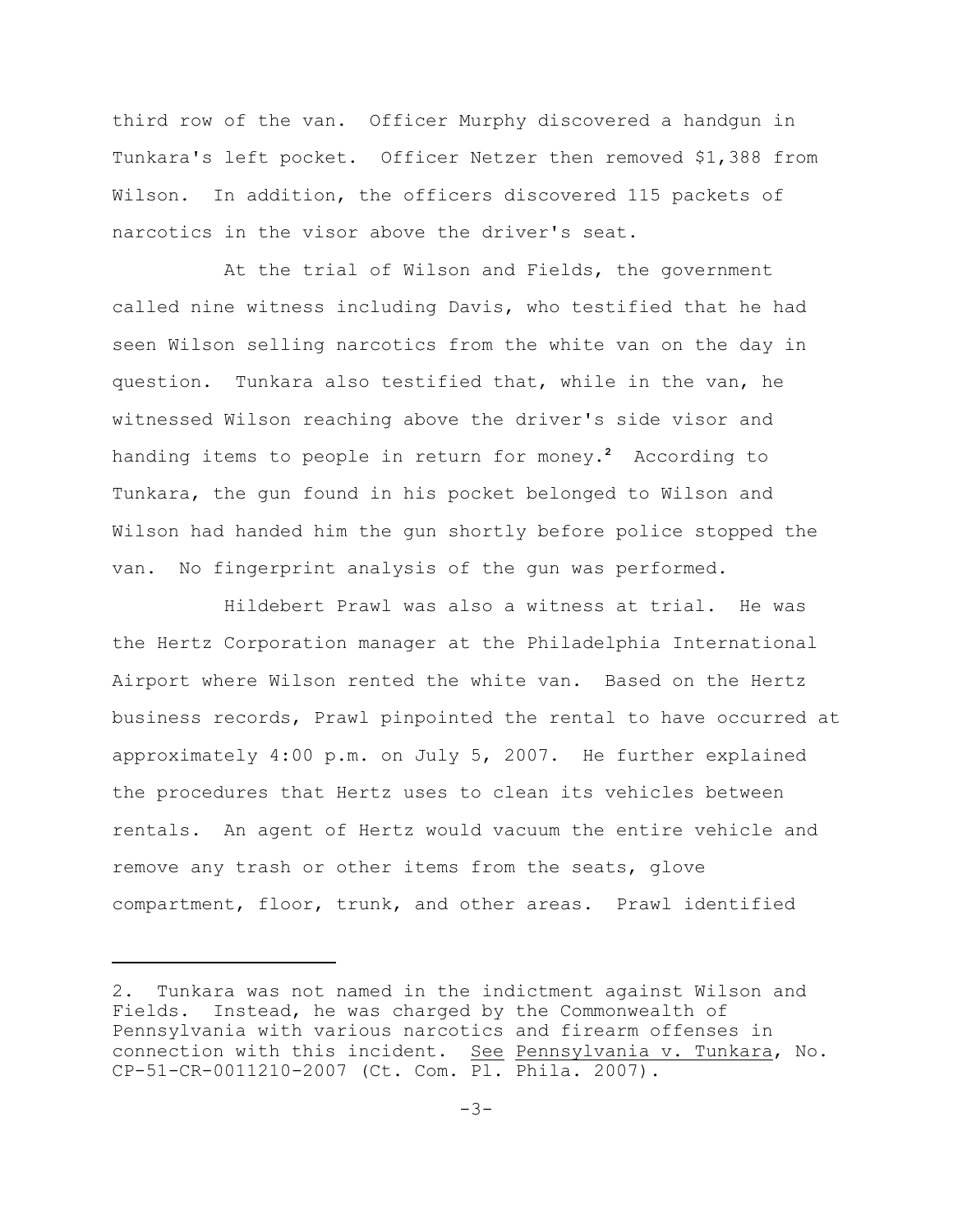several government exhibits which were pictures of vehicles being cleaned by Hertz employees.

On cross-examination, Prawl admitted that he had not personally rented the vehicle to Wilson on the day in question. He also conceded that the vehicle in the photographs offered by the government was not the actual vehicle rented by Wilson.

During deliberations, the jury sent the court two questions. First, the jury asked "[c]an we get a copy of Baba Tunkara's testimony?" The court declined to do so. Instead, the court informed the jury that "unfortunately, that is not available, and you're going to have to rely on your recollection of his testimony, as well as the testimony of all other witnesses in the case."

At the same time, the jury also inquired "[w]hat personal information of the jurors has been revealed to the defendants? Address?" The court told the jury:

> In this court, the addresses of the jurors are never revealed to any of the lawyers, any of the parties, in any case, whether it's civil or criminal, and while there is a list with names that is passed back and forth when the jury selection process takes place, those lists are always returned to the Court after the jury selection has been made.

I also remind you that of course this case must be decided solely on the evidence presented to you and the law as I have given it to you. You may return to the jury deliberation room.

Counsel for Wilson did not object to the court's responses to either of the jury's questions.

 $-4-$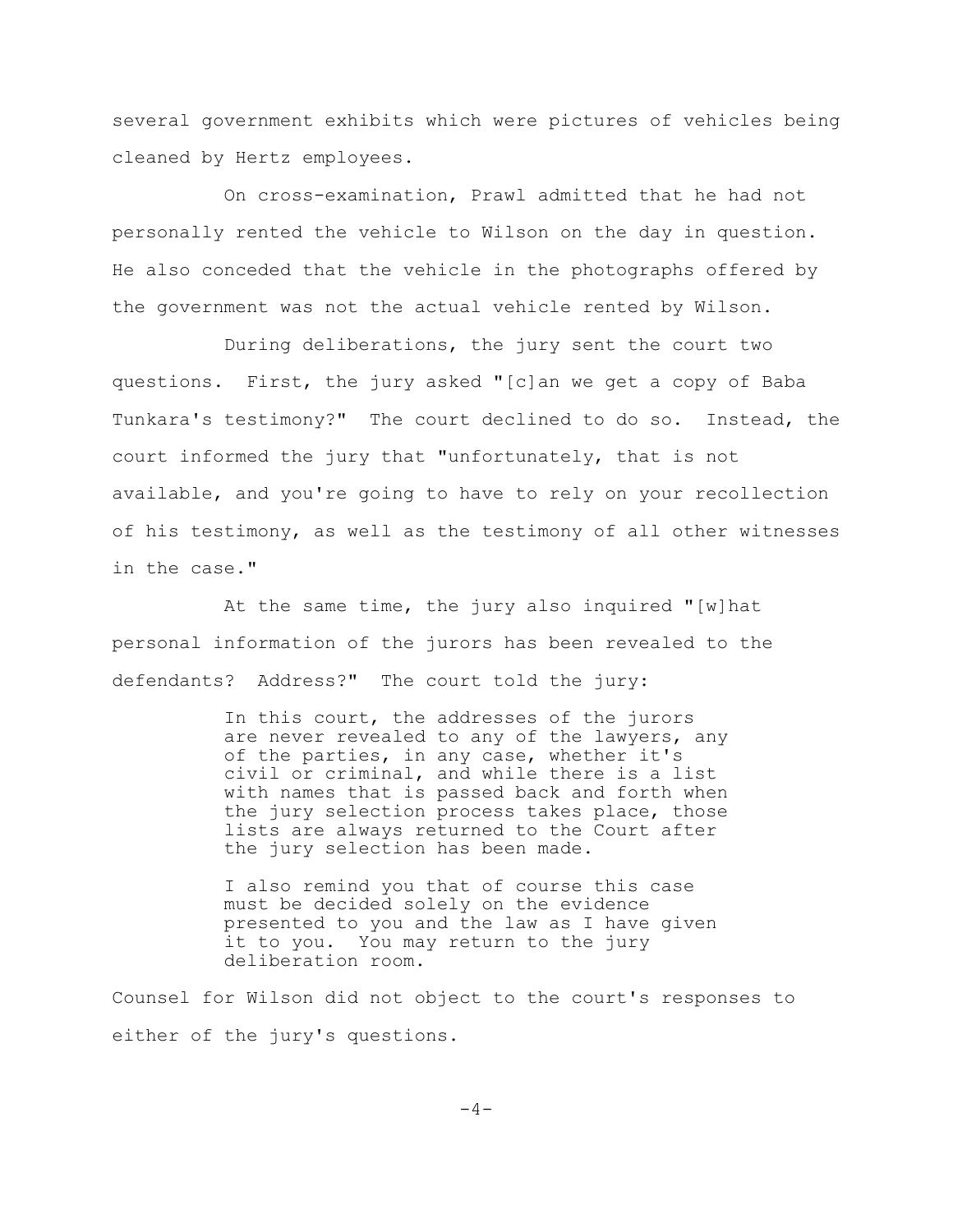On April 14, 2008, the jury returned a verdict of guilty on all counts as to Wilson.

### II.

Wilson alleges ineffective assistance of counsel under the standard set forth in Strickland v. Washington. 466 U.S. 668 (1984). In his pro se petition, Wilson contends that counsel was ineffective for failing to: (1) object to the testimony of Prawl, the Hertz employee who testified for the government; (2) request an accomplice jury instruction as to Tunkara; (3) interview and call Wilson's girlfriend Yolanda Henderson and his co-defendant Fields as witnesses; (4) move for a severance of the trial from Fields; (5) cross-examine properly government witness Davis; (6) advise Wilson of his right to testify; (7) discover and object to the fact that portions of the trial were not recorded or were recorded improperly; (8) find out what assistance was offered by the government to Tunkara in return for his testimony; and (9) advise Wilson of the possibility of a cooperation plea agreement with the government.

In addition, Wilson raises two points previously raised by Fields in his § 2255 petition. Specifically, Wilson asserts that trial counsel was ineffective by failing to: (1) object to the court's decision not to read back Tunkara's testimony; and (2) ask the court to voir dire the jury to ensure that it was still impartial after the jury questioned whether Fields and Wilson had access to their personal information.

 $-5-$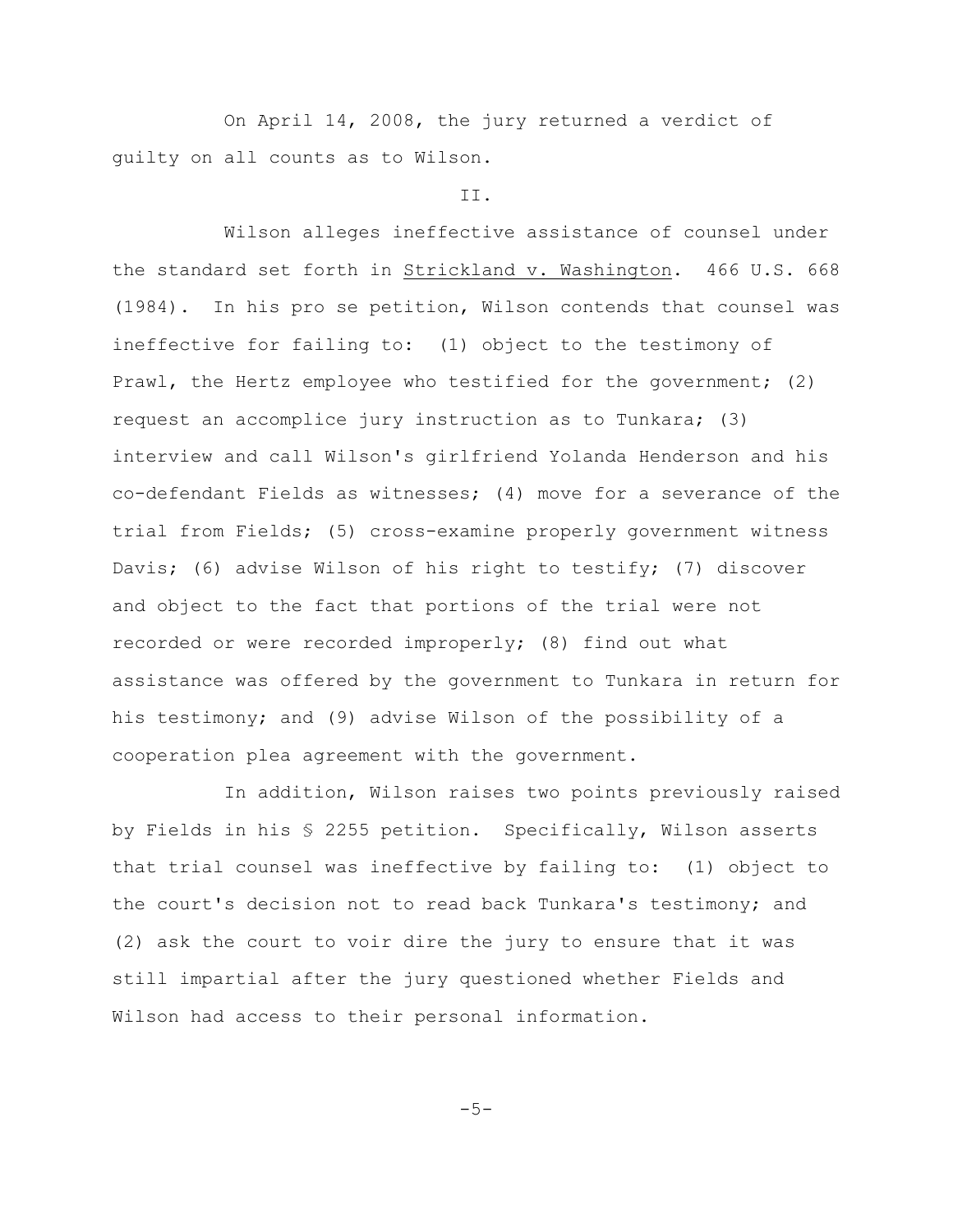Under the Strickland standard, Wilson bears the burden of proving that: (1) counsel's performance was deficient; and (2) he suffered prejudice as a result. Id. The first prong requires that "[counsel's] performance was, under all the circumstances, unreasonable under prevailing professional norms." United States v. Day, 969 F.2d 39, 42 (3d Cir. 1992). Our scrutiny of counsel's performance is highly deferential. We presume that counsel's actions were undertaken in accordance with professional standards and as part of a "sound trial strategy." Strickland, 466 U.S. at 689 (quoting Michel v. Louisiana, 350 U.S. 91, 101 (1955)).

To satisfy the prejudice prong, Wilson must show "there is a reasonable probability that, but for counsel's unprofessional errors, the result of the proceeding would have been different." Id. at 694. A "reasonable probability" is one that is "sufficient to undermine confidence in the outcome." Id. When ruling on a  $S$  2255 petition, the court may address the prejudice prong first "and reject an ineffectiveness claim solely on the ground that the defendant was not prejudiced." Rolan v. Vaughn, 445 F.3d 671, 678 (3d Cir. 2006).

Wilson first asserts that he was denied effective assistance of counsel with respect to government witness Prawl. As discussed above, Prawl testified from Hertz records that Wilson rented the white minivan at approximately 4:00 p.m. on July 5, 2007. He also explained the procedures that Hertz uses to clean its vehicles between rentals. Defense counsel objected

 $-6-$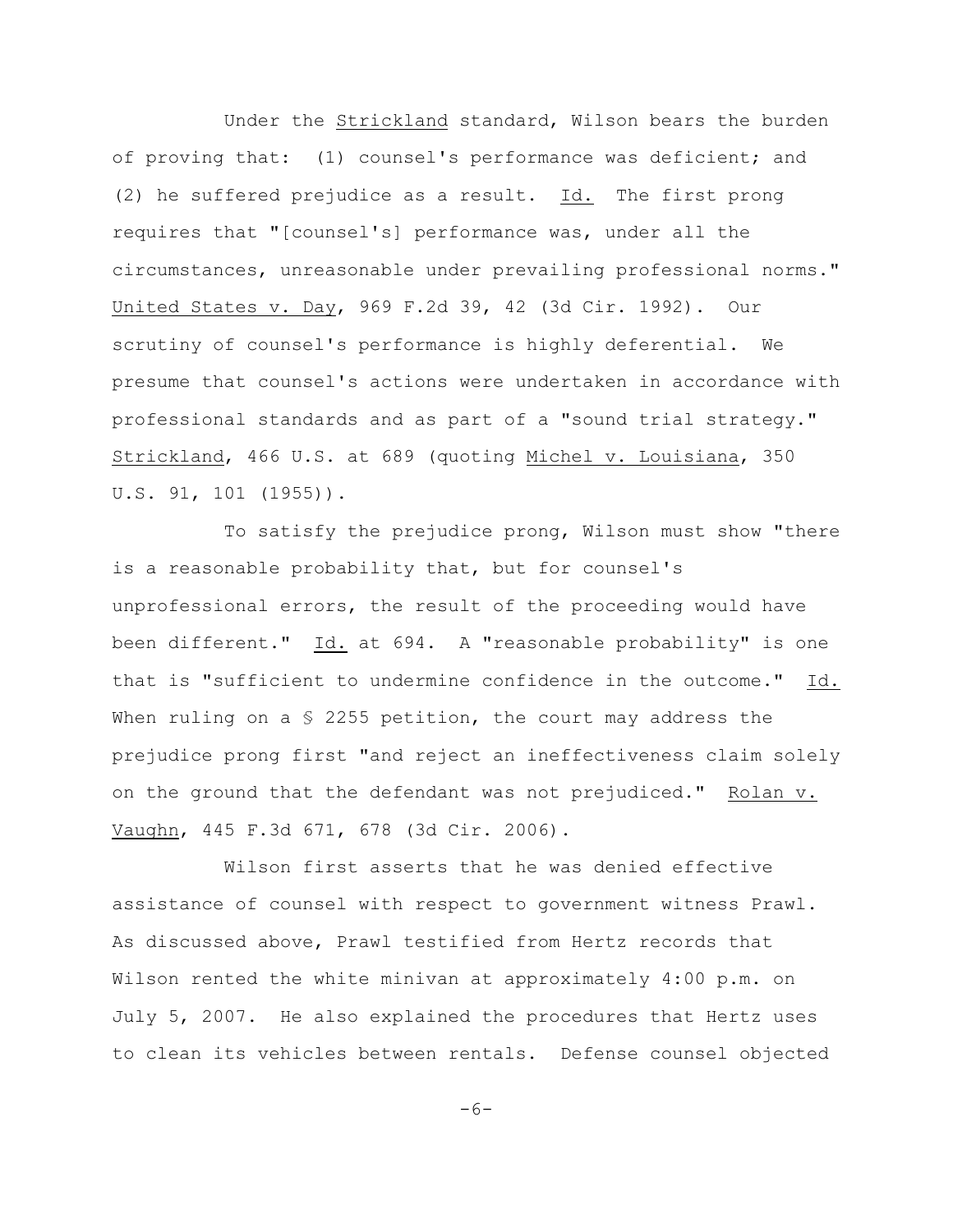to Prawl's testimony because Prawl did not clean the particular vehicle rented by Wilson on the day in question. The court allowed Prawl to testify about the general procedures Hertz uses to clean and inspect its vehicles.

Defense counsel cross-examined Prawl extensively. Prawl acknowledged that he was not the employee who rented the vehicle to Wilson on the day in question and had not personally inspected it. He also stated that the vehicle featured in government exhibits was not the actual vehicle rented by Wilson. Based on this cross-examination, the jury understood that Prawl did not have first-hand knowledge of the actual vehicle rented by Wilson but instead was testifying about general company procedures. Counsel's performance was reasonable under these circumstances and did not prejudice Wilson.

Wilson next asserts that his counsel was ineffective for failing to request an accomplice instruction regarding the credibility of government witness Baba Tunkara. That instruction provides:

> You have heard evidence that (name of witness) ... participated in the crime charged; or has made a plea agreement with the government; or has received a promise from the government that (he)(she) will not be prosecuted; or has received a promise from the government that (his)(her) testimony will not be used against (him)(her) in a criminal case; or received a benefit from the government in exchange for testifying.

> (His)(Her) testimony was received in evidence and may be considered by you. The government is permitted to present the testimony of someone who has ... reached a plea bargain

> > -7-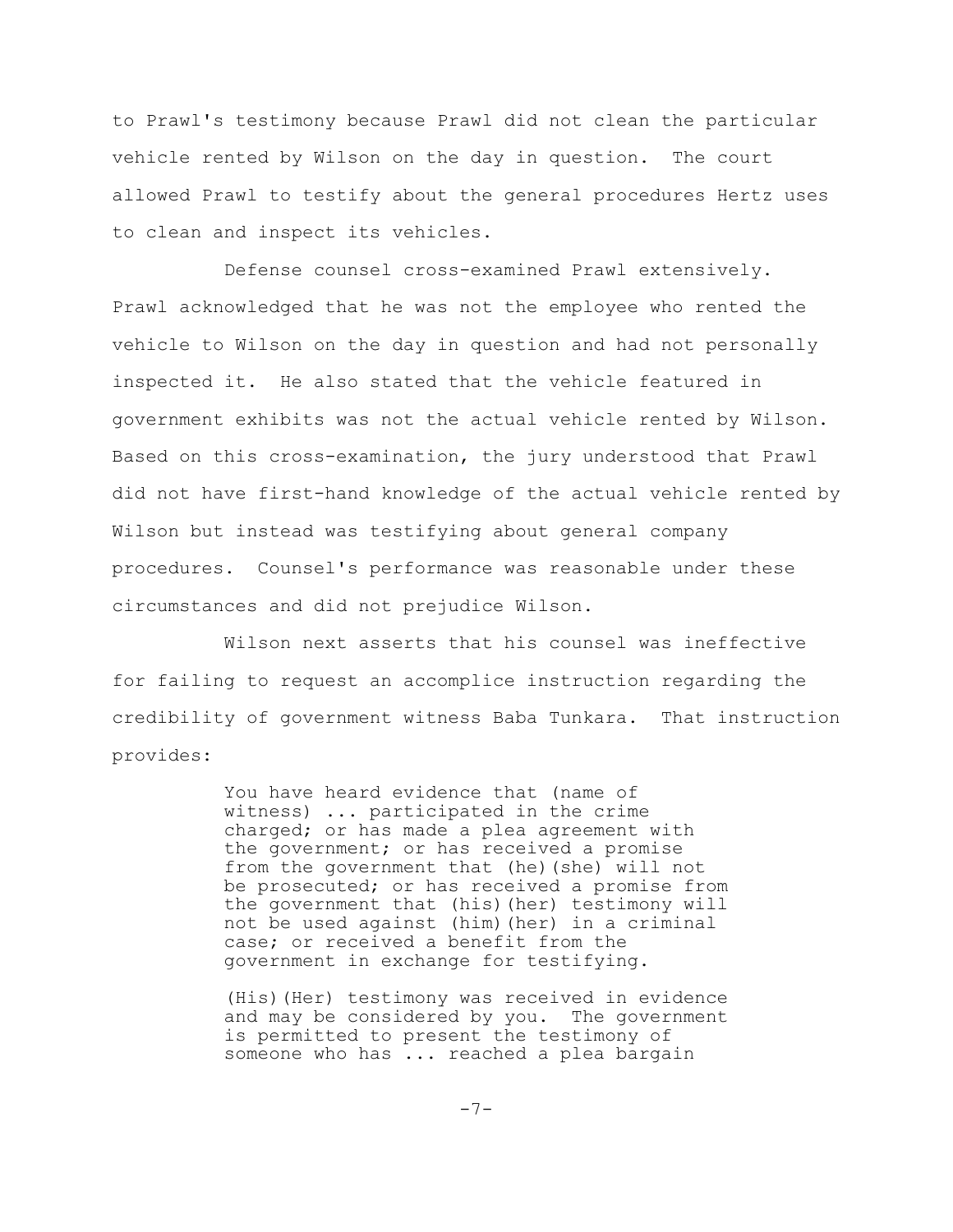with the government [or] received a benefit from the government[] in exchange for (his)(her) testimony, but you should consider the testimony of (name of witness) with great care and caution. In evaluating (name of witness)'s testimony, you should consider this factor along with the others I have called to your attention. Whether or not (his)(her) testimony may have been influenced by the (plea agreement)(government's promise)(alleged involvement in the crime charged) is for you to determine. You may give (his)(her) testimony such weight as you think it deserves.

Third Circuit Model Criminal Jury Instructions § 4.19.

Our Court of Appeals has held that this accomplice charge "is advisable when the jury has not otherwise been sufficiently alerted to the credibility concerns posed by the testimony of witnesses over whom the government wields particular power to reward or punish." United States v. Isaac, 134 F.3d 199, 204 (3d Cir. 1998). This is because accomplices turned government informants have "strong incentives to fabricate or mold their testimony as the government desires in order to escape prosecution, lighten their sentences, obtain remuneration or receive protection." Id. The decision to give such a charge is a matter of the court's discretion. Id. at 205. Where a court has permitted defense counsel to cross-examine the accomplice witness and has instructed the jury to consider any witness's self-serving motives, the failure to give a specific accomplice instruction is not reversible error. Id.

Here, an assistant United States Attorney appeared at Tunkara's change of plea in the Court of Common Pleas of

-8-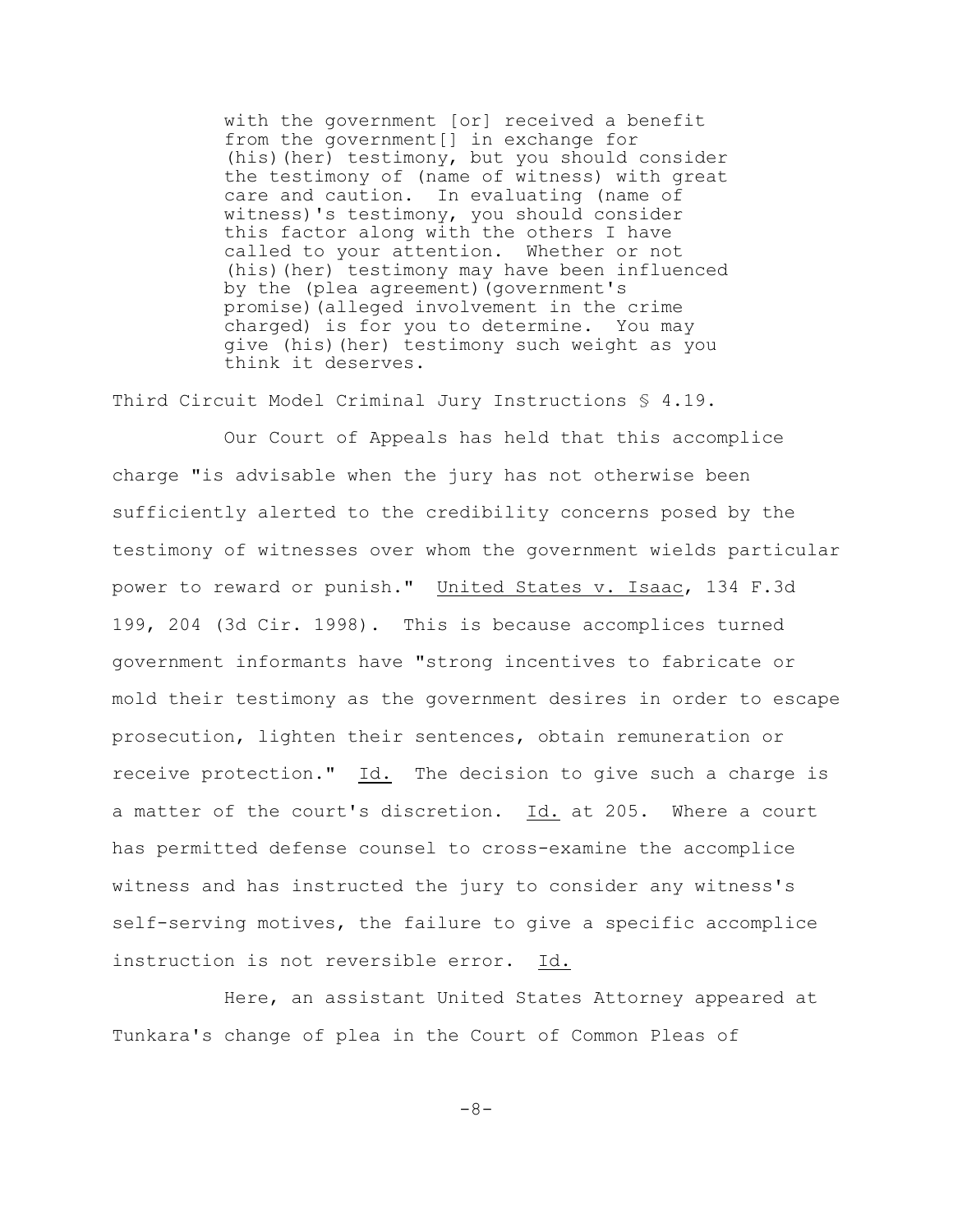Philadelphia County to advise of his cooperation in the federal action. After his testimony against Wilson and Fields, Tunkara received five years' probation under a plea agreement and several of the charges against him were nolle prossed.<sup>3</sup> See Pennsylvania v. Tunkara, No. CP-51-CR-0011210-2007 (Ct. Com. Pl. Phila. June 24, 2008). This represented a significant departure from the sentence Tunkara faced if he chose to stand trial.

Counsel for Wilson did not request an accomplice instruction at the charge conference but made an oral request for such instruction on the morning the court instructed the jury. The court denied Wilson's request. Nonetheless, defense counsel had extensively cross-examined Tunkara at trial on the assistance he would receive in return for his testimony against Wilson. Specifically, counsel asked Tunkara:

> "You do know that you could be deported back to your home country, correct?"

"You wanted to get yourself out of trouble, right?"

"[Police] told you that if you were to give this information to him and you would testify, is that correct, that they would help you with your case, is that correct?"

....

....

....

<sup>3.</sup> Because this information is a matter of public record and has also been provided by the government in response to Wilson's petition, Wilson's request for an evidentiary hearing "into the assistance the prosecution provided to Mr. Tunkara" will be denied.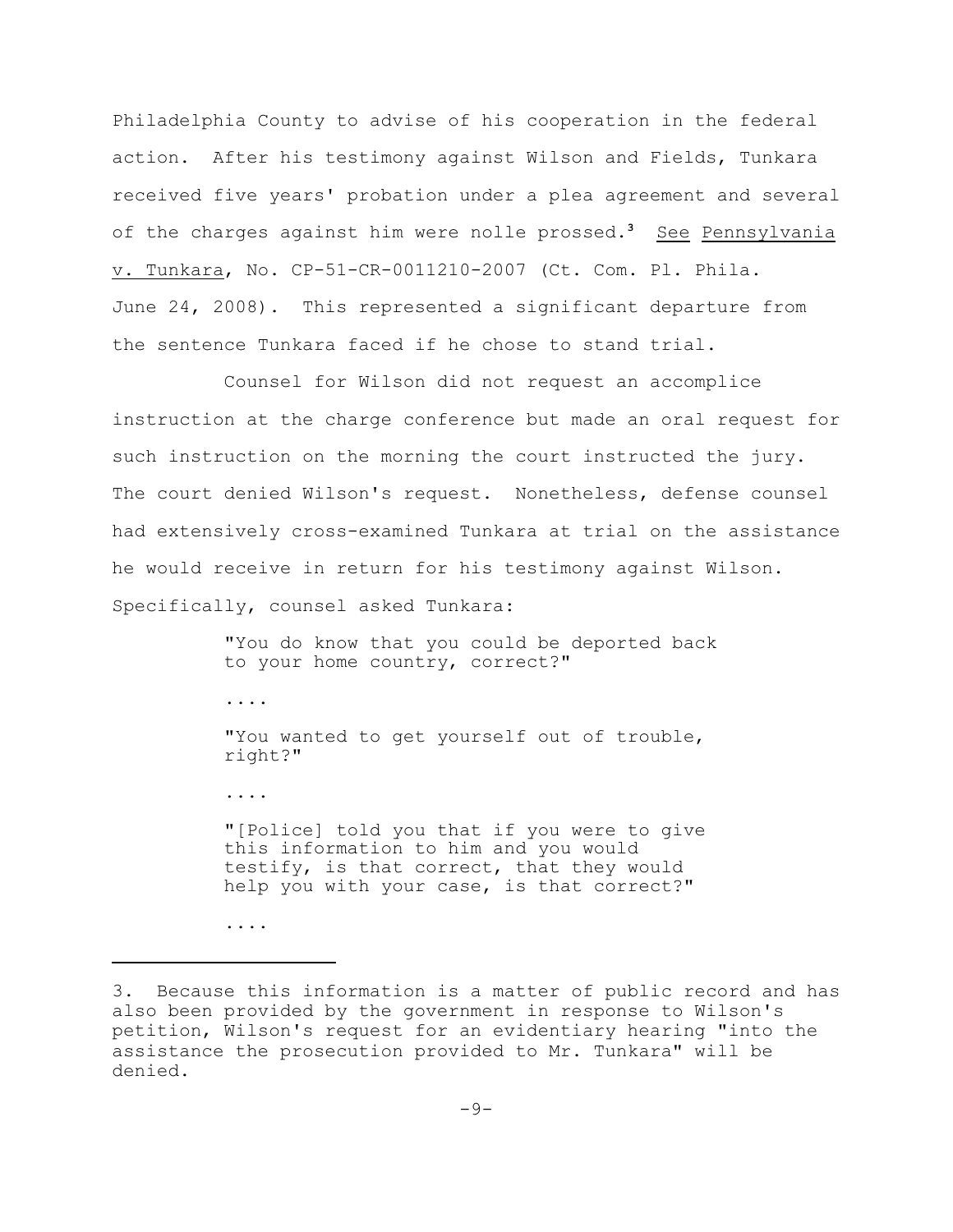"[I]f you are convicted of those charges ... you are facing a lot, a lot of time in jail, right?

....

"You are expecting those charges to be dismissed?"

Tunkara responded affirmatively to all of these questions. Defense counsel also emphasized Tunkara's lack of credibility during his closing argument. Significantly, the court instructed the jury in its charge "to consider each witness' ... motive to falsify," whether the witnesses "have a particular reason not to tell the truth," if any witness "ha[d] a personal interest [in] the outcome of the case," and whether "the witness demonstrate[s] any bias, prejudice, or hostility."

This issue was fully briefed on appeal. Our Court of Appeals determined that this court's instructions at trial "largely covered the substance of the accomplice witness instruction" and that Tunkara's bias was "explored ... extensively on cross-examination." See Wilson, 347 F. App'x at 780-81. Accordingly, the Court of Appeals affirmed. Id. at 782. For these same reasons, we conclude that Wilson was not prejudiced by the court's failure to give the specific accomplice instruction.

Wilson next alleges that he was prejudiced by his counsel's failure to interview and call his girlfriend Yolanda Henderson as a witness. According to Wilson, Henderson would have testified that she "was actually in the mini-van during most

 $-10-$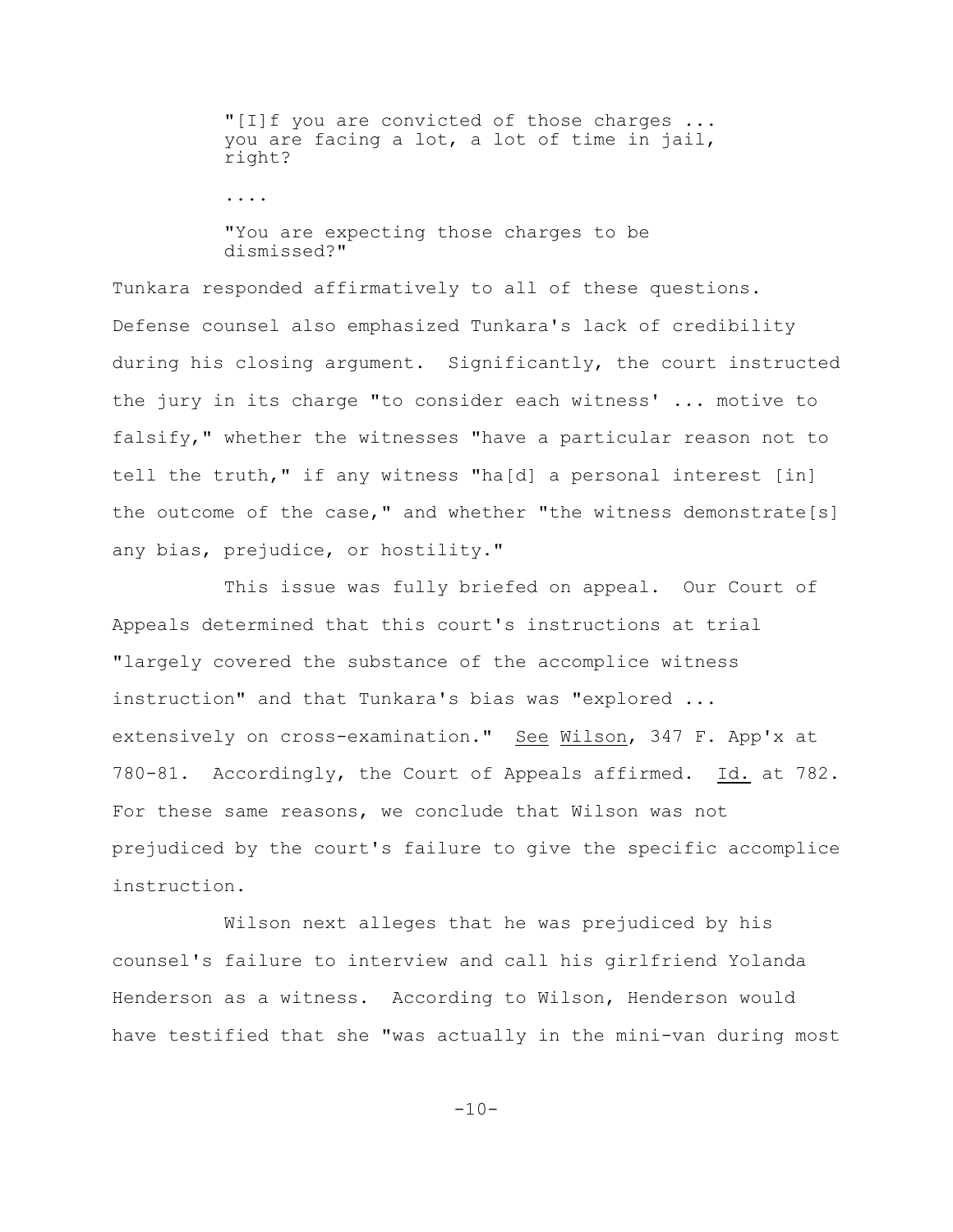of the evening" on which the incident occurred and "did not observe any of the criminal activity that Mr. Tunkara" witnessed.

"The decisions of which witnesses to call to testify are strategic and therefore left to counsel." United States v. Ciancaglini, 945 F. Supp. 813, 823 (E.D. Pa. 1996). Counsel need not call every witness but rather only those likely to assist in the case. Id.; see also Diggs v. Owens, 833 F.2d 439, 446 (3d Cir. 1987).

Defendant was not prejudiced by counsel's failure to call Henderson as a witness. Henderson was only present in the van "most" of evening. Significantly, she was not present in the van at the time of the arrest. Thus, Henderson could not offer any testimony regarding Wilson's handing of the gun to Tunkara. Additionally, her bias due to her romantic involvement with Wilson is obvious. Finally, we have no affidavit from Henderson or other evidence before us that she would have testified as Wilson maintains.

In a similar vein, Wilson asserts that counsel was ineffective for failing to call his co-defendant Fields to testify. According to Wilson, his counsel failed to file a motion to sever his trial from that of Fields so that Fields could testify. Wilson maintains that Fields's testimony would have raised doubts regarding the veracity of Tunkara's testimony.

Wilson's claims regarding Fields are unavailing. Trial counsel did in fact file a motion to sever, on the basis that a prior statement of Fields would inculpate Wilson and exculpate

-11-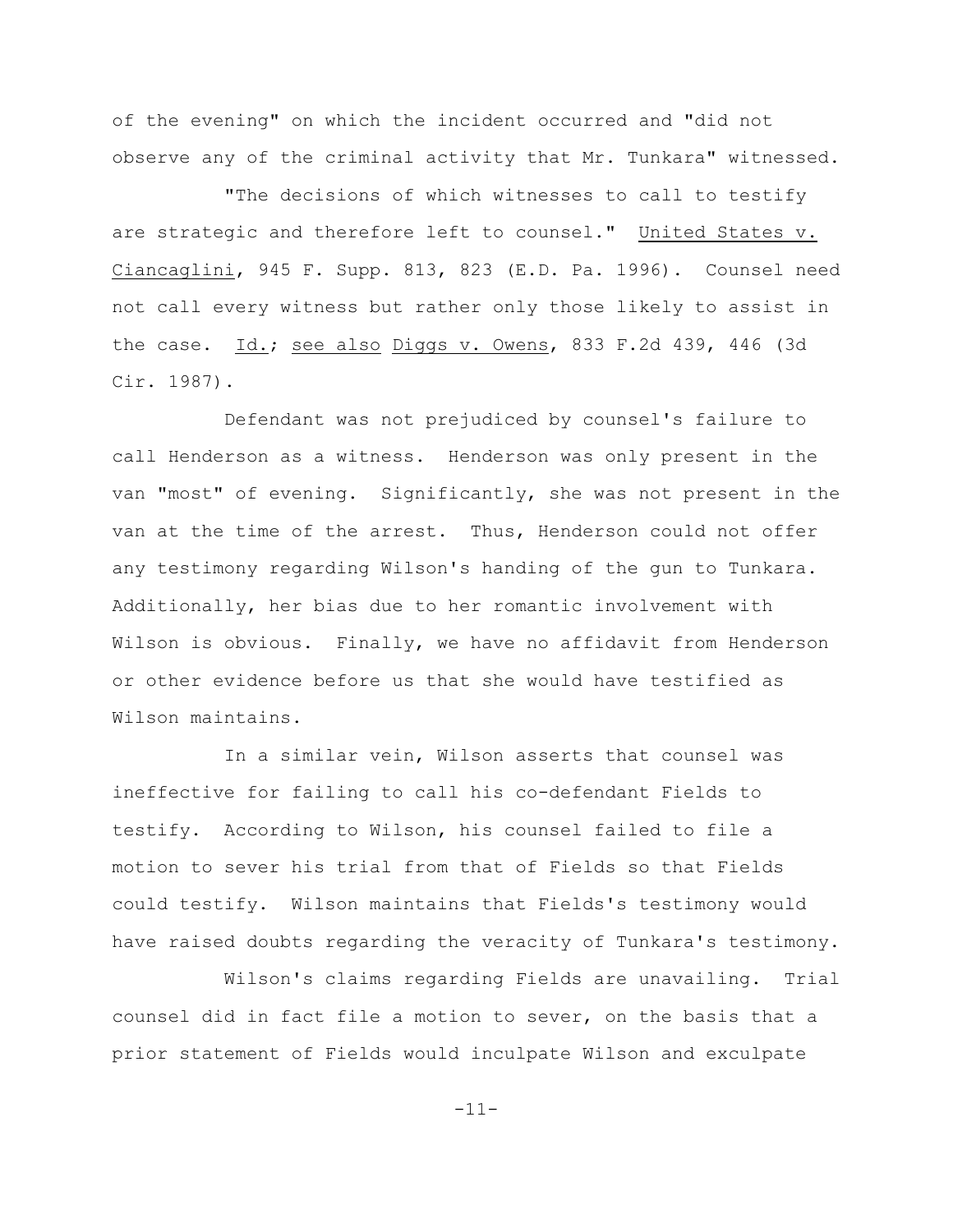Fields. This motion was denied. As a co-defendant in this case, Fields could not be compelled to testify under the Fifth Amendment to the United States Constitution even if the trial were severed. See United States v. Barber, 442 F.2d 517, 529 & n.22 (3d Cir. 1971). Additionally, Fields had a prior conviction for manslaughter for the shooting of the brother of government witness Desmond Davis. Because Fields was unlikely to testify on behalf of Wilson and was vulnerable to impeachment, Wilson was not prejudiced by counsel's failure to move for a severance on this ground. See, e.g., United States v. Gonzalez, 918 F.2d 1129, 1137 (3d Cir. 1990).

Wilson also maintains that counsel was ineffective for failing adequately to cross-examine government witness Davis on his "vendetta" against Fields and Wilson. This "vendetta" arose because, as mentioned above, Fields had fatally shot Davis's brother years before. The court limited the testimony of Davis to avoid any reference to the shooting in order to prevent prejudice to the defendants and therefore counsel was precluded from cross-examining Davis on this issue. Trial counsel crossexamined Davis on other issues regarding his credibility, including inconsistencies between his testimony on direct examination and the signed statement he provided to police. Consequently, Wilson has not shown that counsel's performance was deficient with respect to the cross-examination of Davis.

Wilson further asserts that counsel never advised him of his right to testify. However, before trial we questioned

 $-12-$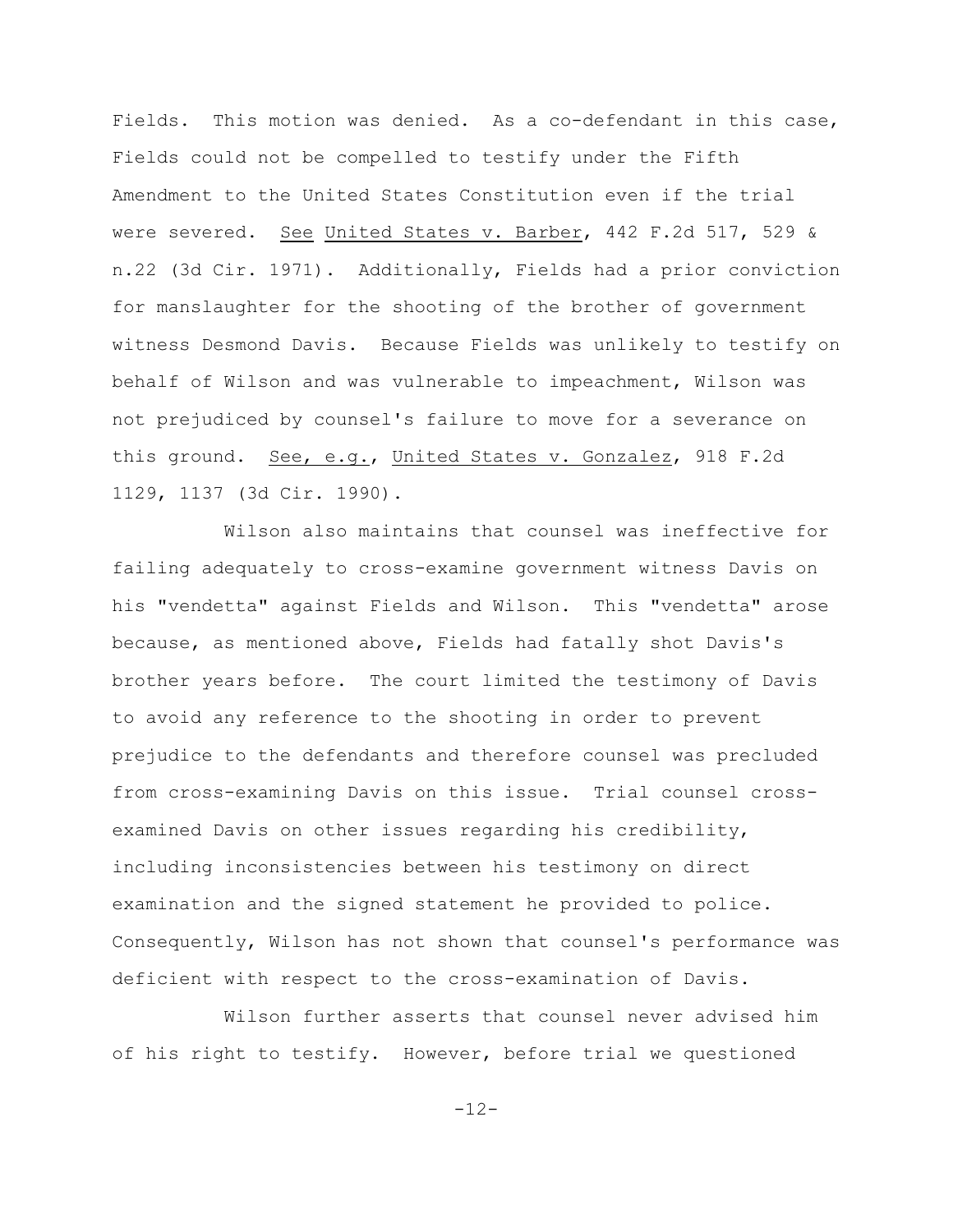Wilson in open court: "[a]re you aware that you have a right to testify in your own defense" and "[a]re you also aware that you have a right not to testify?" Wilson responded affirmatively to both questions. The court then advised that "the decision whether or not to testify is your decision alone, not your attorney's decision" and that "I suggest that you take the advice, or at least listen to the advice of your attorney in that regard, but ultimately it's your decision to make?" Wilson responded affirmatively to all of these questions. Because Wilson's current position directly contradicts his earlier sworn testimony, this claim will be rejected.

Wilson also alleges that counsel was ineffective because portions of the trial proceedings were inaudible or not recorded. It is unclear how counsel would know during the trial that the recording system was not functioning properly. Moreover, Wilson does not specify how he has been prejudiced by this oversight. We therefore find this claim is not a basis for providing relief to Wilson under § 2255.

Next, Wilson contends that counsel failed to discuss with him the option of a cooperation plea agreement. We held an evidentiary hearing on this claim. At the hearing, Wilson testified that his trial counsel, Nino Tinari, Esquire, said that he did not represent people who cooperated with the government. According to Wilson, Tinari told him that those people were "rats" and refused to discuss options for disposing of the case other than trial.

-13-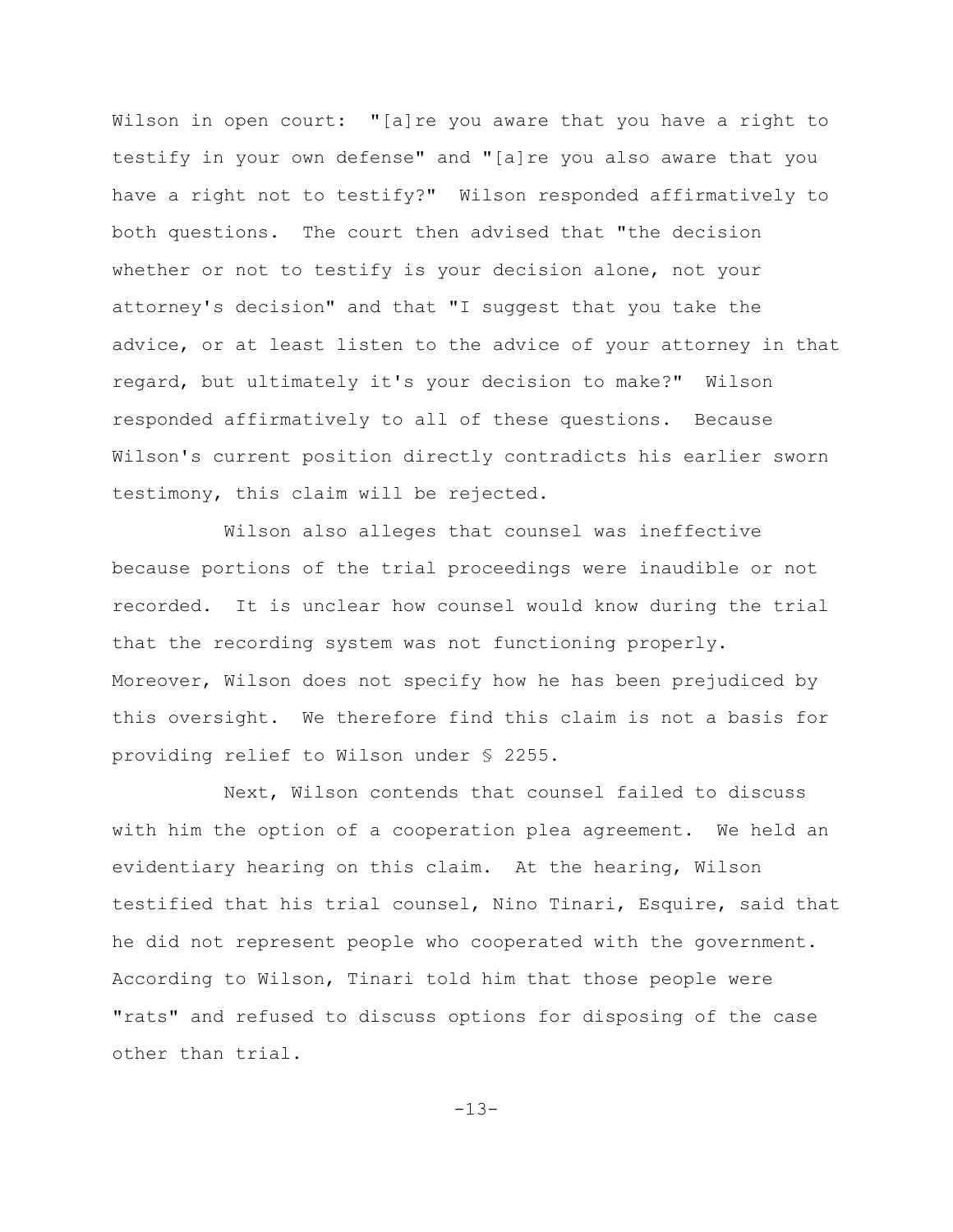Tinari recited a very different version of events. He testified that Wilson did not wish to plead guilty and retained him for the purpose of trial. Tinari further stated that he informed Wilson of his options and warned that, if Wilson proceeded to trial, he could be convicted.

A defendant has the right to make a reasonably informed decision regarding whether to accept a plea offer. Day, 969 F.2d at 43. Counsel's failure to advise a client of the possibility of a guilty plea and potential benefits such as a reduction in sentence can be the basis for an ineffective assistance of counsel claim. Id.

We find the testimony of Tinari to be credible and Wilson's contrary testimony not to be credible. Wilson was aware of his right to plead guilty but chose instead to stand trial. We note that Wilson faced two mandatory minimum sentences, and therefore his sentencing range under the United States Sentencing Guidelines was not amenable to negotiation with the government unless he cooperated sufficiently to warrant a motion under 18 U.S.C. § 3553(e). Wilson's assertion concerning the failure of his counsel to discuss with him a cooperation plea agreement is without merit.

Finally, Wilson argues that his counsel was ineffective for failing to object to the court's refusal to read back the testimony of Tunkara and for not requesting a voir dire of the jury in response to their question, "What personal information of the jurors has been revealed to the defendants? Address?"

-14-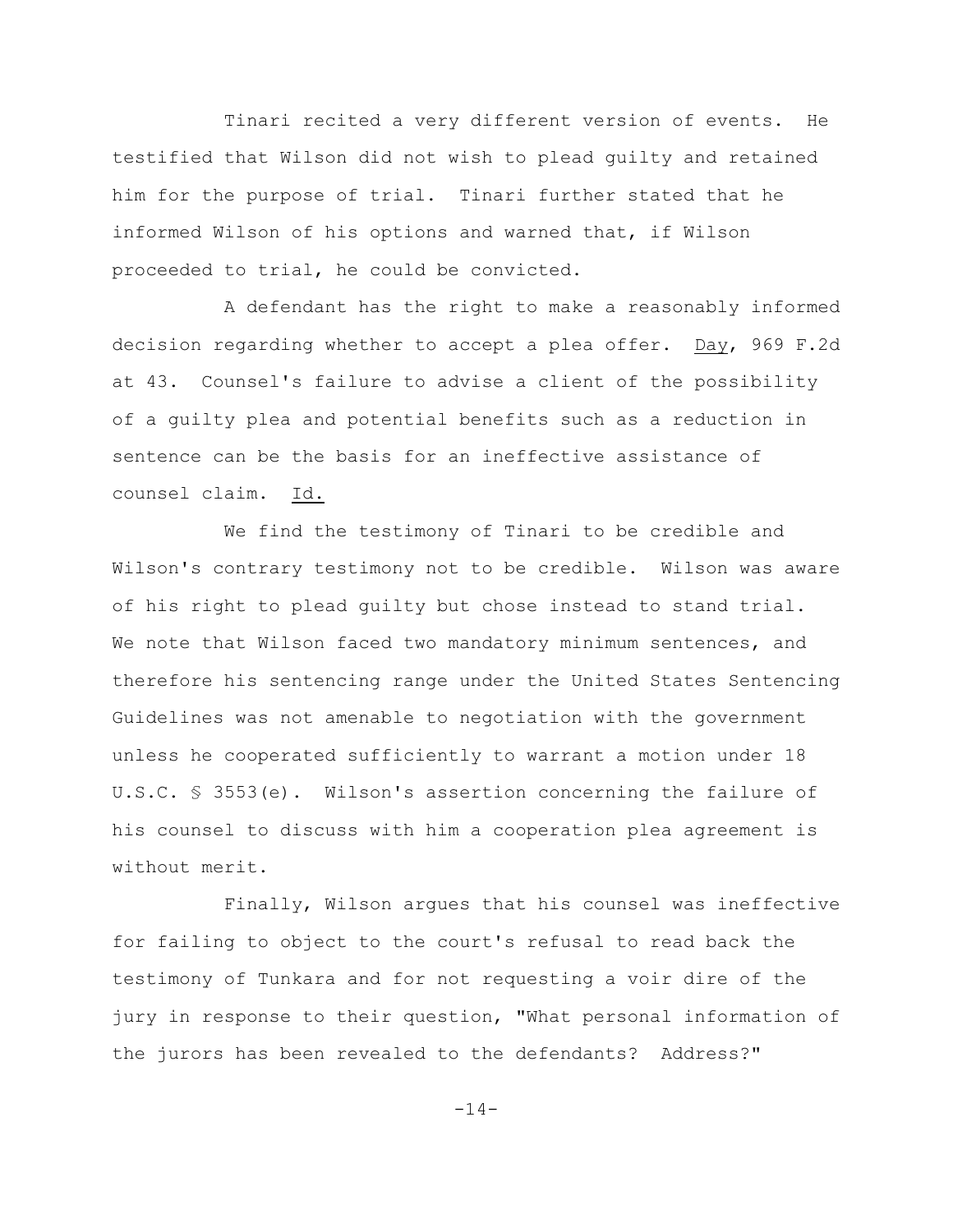At trial, a court "has broad discretion in deciding whether to accede to a jury's request for a reading of testimony." United States v. Zarintash, 736 F.2d 66, 69-70 (3d Cir. 1984). The court may decline to read back testimony where: (1) the request would slow the trial because the testimony at issue is lengthy; or (2) there is a danger that the jury may give undue weight to the testimony. United States v. Bertoli, 40 F.3d 1384, 1400 (3d Cir. 1994).

The testimony of Tunkara totaled 67 pages and had not yet been transcribed at the time of the request. Tunkara testified for approximately one hour and thirteen minutes. Rereading or playing back the testimony of Tunkara to the jury would have unduly slowed the progress of the trial.

The court properly instructed the jury to consider their recollection of Tunkara's testimony along with "the testimony of all other witnesses in the case," including Davis and the arresting officers. Reading or playing back Tunkara's testimony alone would have given undue weight to his testimony. Accordingly, counsel was not ineffective for failing to object.

Similarly, counsel was not ineffective for failing to request a voir dire of the jury after the jury questioned whether the defendants knew any of the jurors' personal information such as their addresses. In Iyer v. Everson, our Court of Appeals considered a similar contention. 238 F. App'x 834, 837 (3d Cir. 2007). There, the plaintiff brought an employment discrimination action against the Internal Revenue Service ("IRS"). Id. at 835-

 $-15-$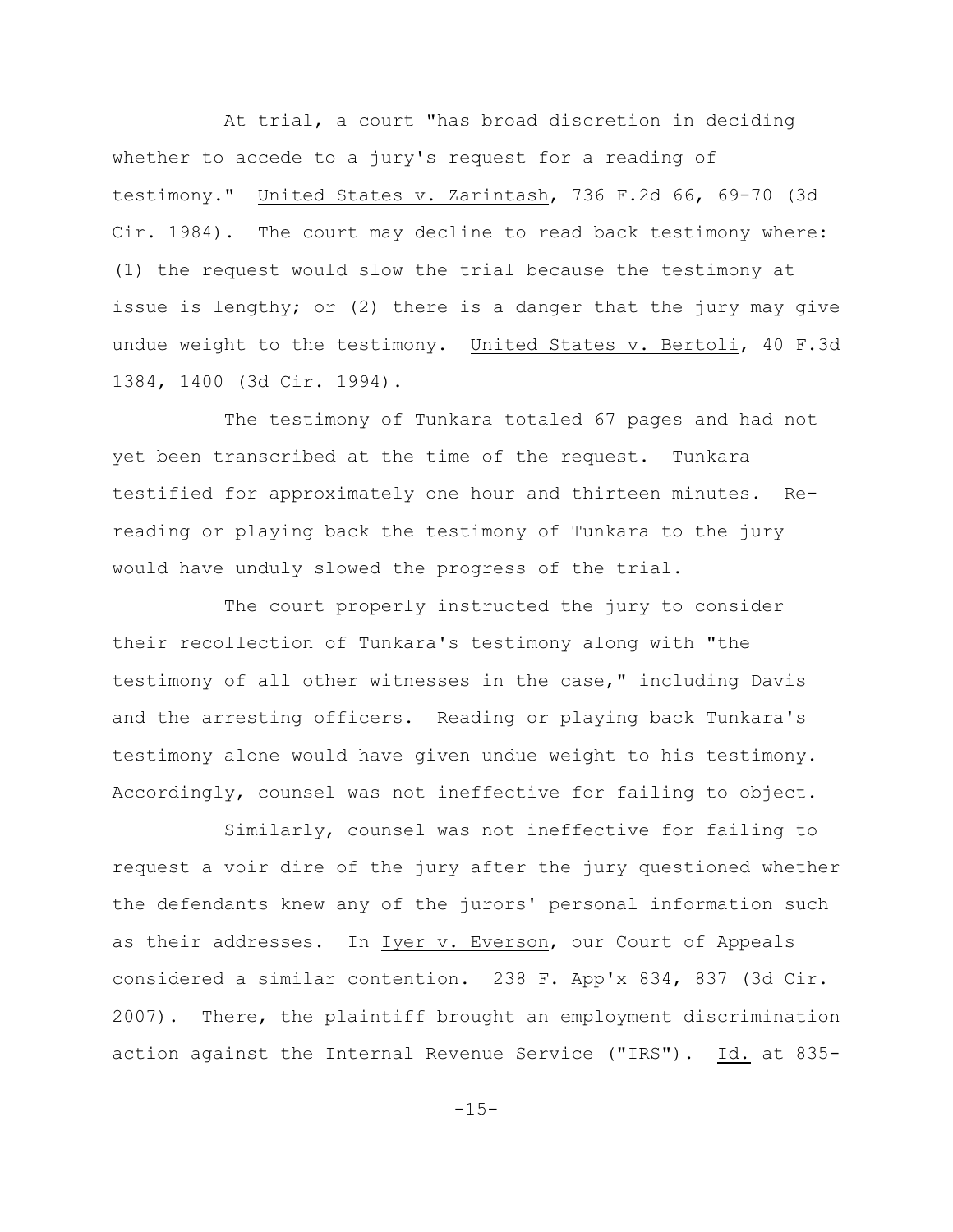36. During deliberations, a juror asked the deputy clerk how the jurors could be certain that the IRS would not retaliate against them if the jury returned a verdict in the plaintiff's favor. Id. The court reassured the jury by explaining that "as far as who you are, after we choose you, the only person that knows who you are, is I. In other words ... what's known as the jury sheets are no longer in the possession of any of the parties." Id. The Court of Appeals concluded that this instruction was appropriate and affirmed the judgment of the District Court. Id. at 838.

Here, the court explained that "the addresses of the jurors are never revealed to ... any of the parties" and that the lists of juror names were returned to the court after selection. The court also reminded the jury to decide the case "solely on the evidence presented to you and the law as I have given it to you." There is no reason to suspect that the jury's verdict was the result of fear or that voir dire of the jury was necessary. Under those circumstances, Wilson's claim is unavailing.

Accordingly, the petition of Wilson under § 2255 will be denied. He has not established that his counsel was ineffective. A certificate of appealability will not issue.

-16-